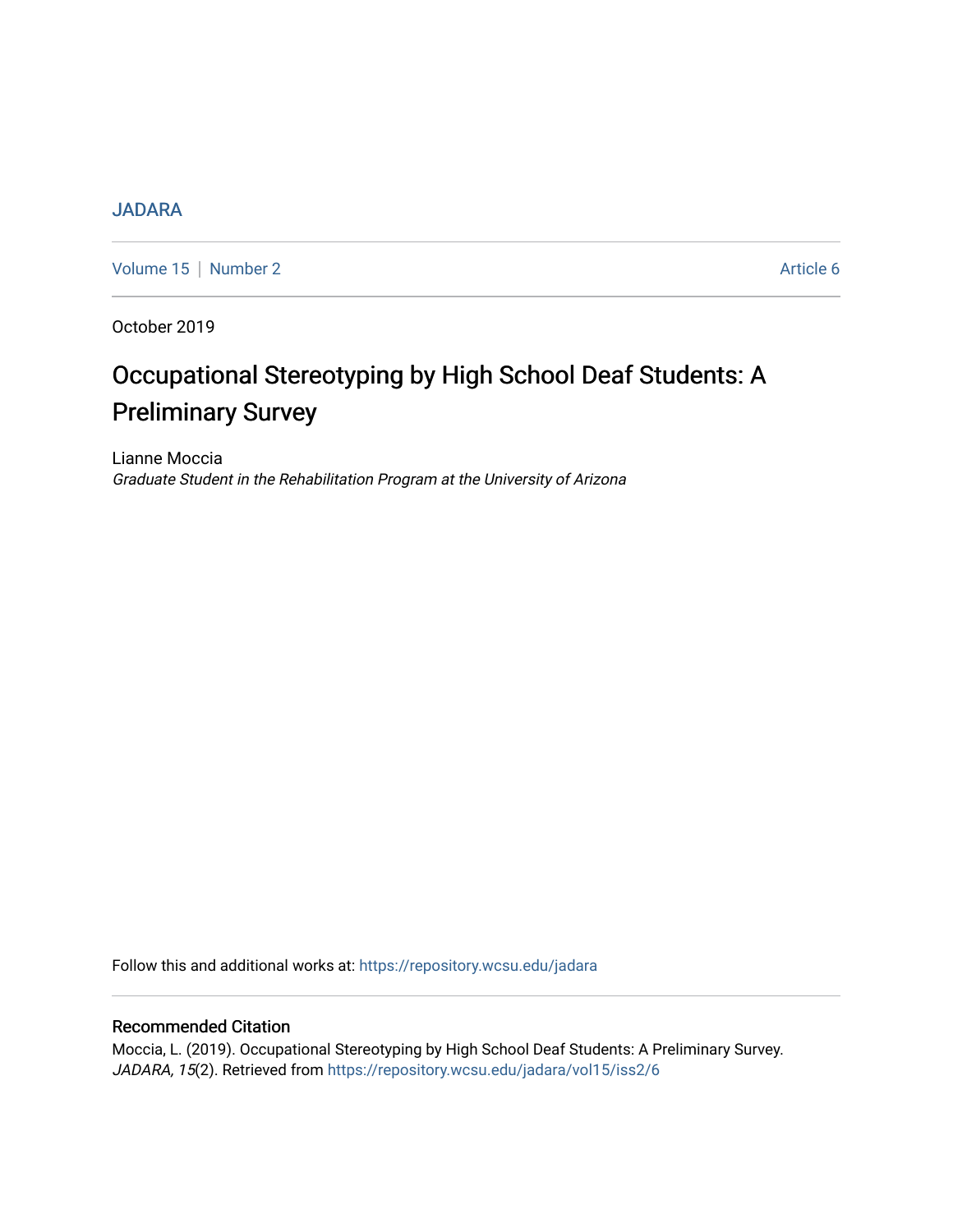#### Lianne Moccia

#### I. INTRODUCTION

The choosing of a vocation is a complex process. Many factors affect the exploring, the decision-making, the training, the even tual placement. Each person approaches the question of work laden with attitudes, in formation, and misconceptions about work itself and which kinds of jobs are or are not within the framework of possibilities for her or him. One area that has been given much attention is how certain jobs have been con sidered appropriate for one sex and inap propriate for the other. These sex role stereo types have resulted in many occupations being done only by men and many occupa tions being done only by women. Being the wrong sex has been a handicap — employ ment has been inaccessible for persons of the wrong' sex.

In the area of deafness, research has been done to show the effect of sex role stereo types on vocational choice. Deaf women have been found to have significantly more tradi tional attitudes regarding sex roles than hearing women (Cook and Rossett, 1975). Hearing impaired male college students held more traditional beliefs regarding both men and women than did their hearing peers (Kolvitz and Quellette, 1980). Research has also been done to show the effect of deafness on attitudes regarding occupational training and choice. A study of 30 female vocational students showed that they viewed occupa tions in a different manner than hearing peers; they considered the more interesting

and higher prestige jobs as suitable only for hearing people and closed to them as deaf (Duprez, 1971). Close to 300 NTID summer vestibule students were surveyed concerning their attitudes toward sex sterotyping of occupation and stereotyping of occupation on the basis of hearing or deafness. The males showed more stereotyping of jobs by sex than the females (which the authors sus pected, since most of the women surveyed were in non-traditional courses of study at NTID). Those who stereotyped jobs by sex tended to see hearing impairment as a restric tion for job possibilities (Egelston-Dodd, 1978).

A result of this double-pronged stereotyping — by sex and by deafness — has been that deaf individuals are overrepresented in certain fields of work and underrepresented or missing altogether in many others. A mod el for remedying this situation has been developed by Egelston-Dodd (1978). She suggests a program for materials and pre sentation based on a learning model with four dimensions:  $(1)$  the staff;  $(2)$  the conceptual; (3) the information; and (4) the experiential. Solid information about varieties of jobs as well as actual skill training in trades should be presented to both deaf women and deaf men so that they are equip ped to make a real choice (McHugh, 1975; Lerman & Guilfoyle, 1970). Vocational plan ning should be based on a well-informed choice. Too often, deaf young people learn skills without a sufficient amount of knowl-

1

AAs. Moccia is currently a Graduate Student in the Rehabilitation Program at the University of Arizona, Tucson.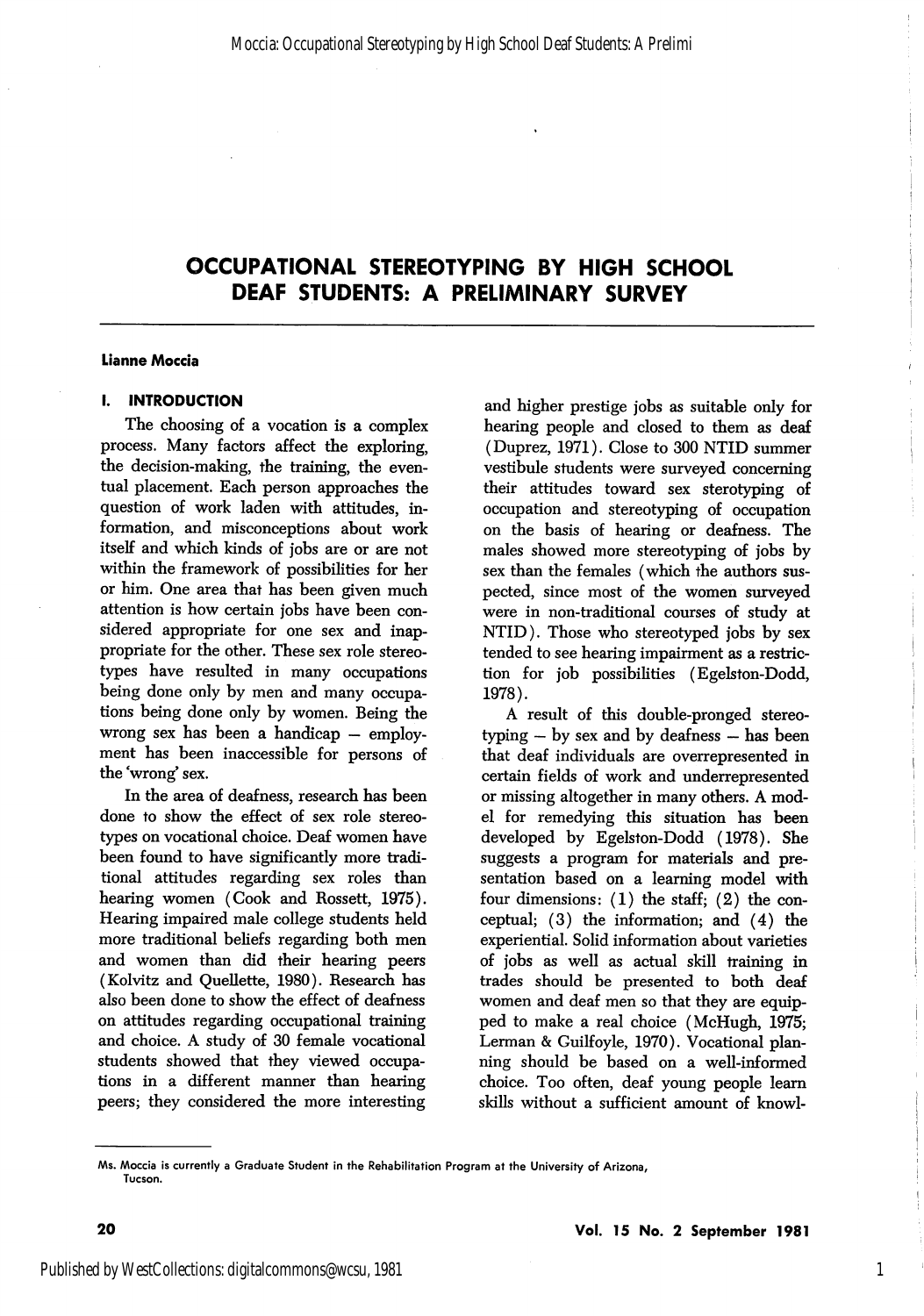#### *JADARA, Vol. 15, No. 2 [1981], Art. 6*

## OCCUPATIONAL STEREOTYPING BY HIGH SCHOOL DEAF STUDENTS: A PRELIMINARY SURVEY

edge to choose which they want to know and work at. The career development process has frequently been a process of matching talents with available tasks — and these have been occupations that are familiar to the deaf (Munson, Hoag, Howard, 1973). The training and exploration have conformed to stereotypes of sex and disability. Deaf individuals should be provided with informa tion about all kinds of work and encouraged to enter work areas that have previously been considered closed to them. One such area is in the field of the sciences (Smith, 1979).

One effective method of accomplishing this expansion of occupational vistas is through direct experience with the jobs and with people working at various occupations. Egelston-Dodd suggests field trips to job sites (Egelston-Dodd, 1978). Two VR coun selors in New York City have instituted visits to work situations as part of their pro gram in working with deaf high school stu dents to have easy communication with the worker at the job site, to relate specifically to the job through a deaf worker, and to expand their own horizons regarding the pos sibilities for them as deaf workers.

This study is an investigation of the at titudes of deaf high school students with respect to sex and deafness stereotypes. It also attempts to examine the extent of deaf role models in the lives of the participants in an attempt to see the effect they play on what the students see as potential areas of work.

#### II. PROCEDURES

This study examined 73 high school stu dents between the ages of 14 and 19 (14-4, 15-15, 16-17, 17-24, 18-10, 19-3) at the Ari zona School for the Deaf and Blind (ASDB). Thirty-four of the students (46.6%) were male and 39 (53.4%) were female. By selfreport, 51 (69.9%) were deaf and 21 (28.8%) were hard of hearing (one person did not re spond to the question). While 50.7% (37) reported age at onset as "birth" and 45.2% (33) reported it as "later", 4.1% (3) gave no

answer. Of the 33 who reported age at onset as "later", 26 reported the onset occurring before the age of 4, one at age 5, one at age 6, and further data was missing for 5 res pondents. When asked about the hearing of parents and siblings, 6.8% (5) reported deaf mothers, 5.5% (4) reported deaf fathers, and 30.1% (22) reported deaf brothers or sisters.

The survey instrument (see Appendix A) asked for responses to the above demogra phic information and contained a list of 27 jobs. The respondents were asked to con sider the 27 jobs from three perspectives: 1) Is each job suitable for a woman, a man, or both? 2) Is each job suitable for a hearing person, a deaf person, or both? 3) Do you know a deaf woman, a deaf man, or both who work at each job? The jobs chosen re flect a wide variety of skill levels; stereotypi cal "male"; stereotypical "female", neutral roles; occupations, often held by the deaf; and some occupations rarely held by the deaf. The intent was to present a varied sample of occupations in terms of both sex and deafness.

I obtained the participation of the high school homeroom teachers at ASDB through the cooperation and interest of a school counselor and a supervising teacher. I at tended a teachers' meeting where I presented the survey instrument to the homeroom teachers. I explained the purpose of the survey and how I wanted it administered. Each teacher received a copy of written instructions (see Appendix B) which told him/her to read through the instructions on ihe survey with the students, to write the instructions on the blackboard if they de sired, but not to discuss any other examples and not to offer any additional information or assistance in answering the questionnaire. The survey was to be administered over a three-day period: Day 1 consisting of the demographic information and page 2, the questions concerning sex; Page 3 (deafness or hearing) was answered on Day 2; and the page on role models was answered on Day 3.

#### Vol. 15 No. 2 September 1981 <sup>21</sup>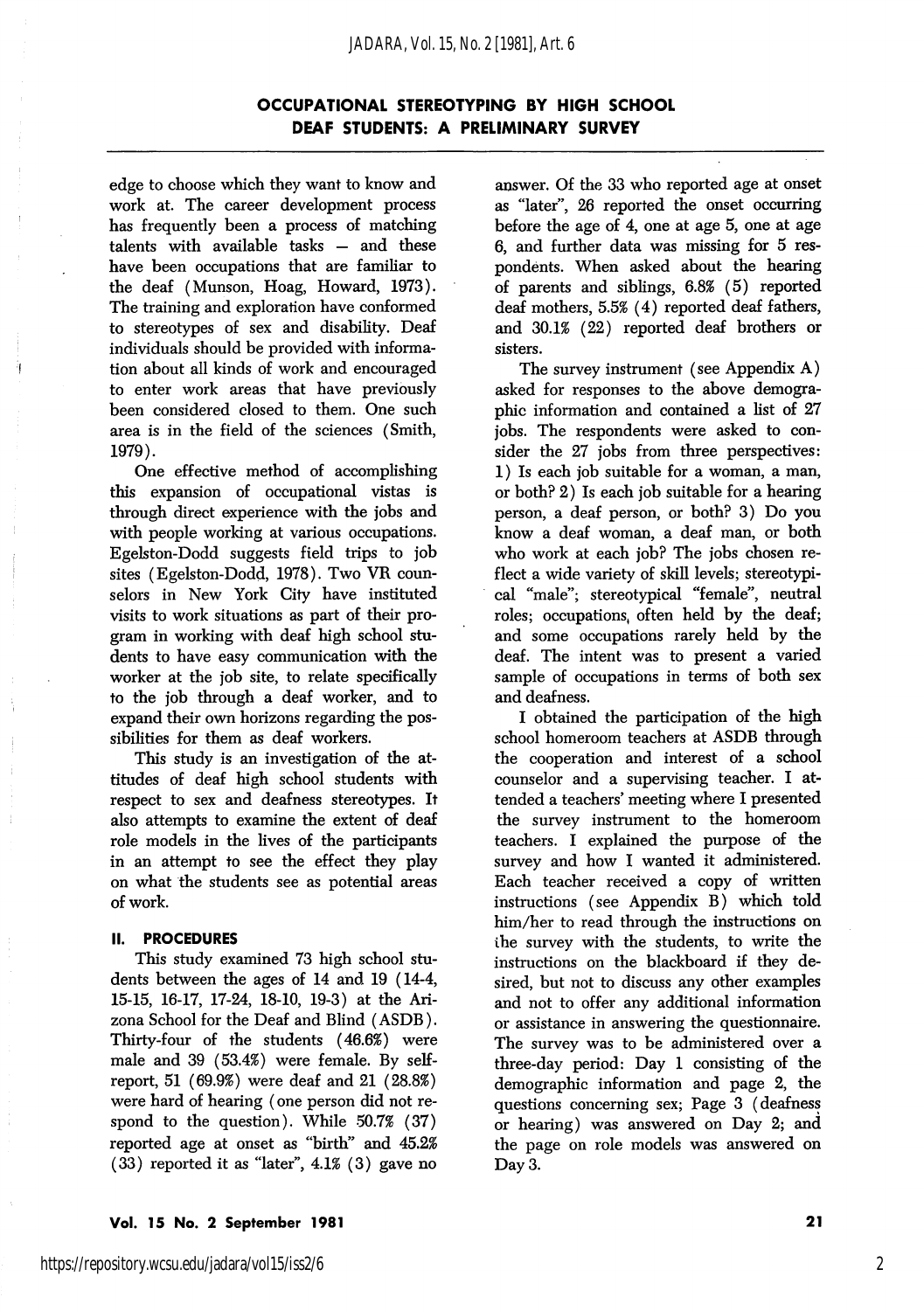Some of the teachers objected to not be ing allowed to assist the students in answer ing the survey. They wanted to be allowed to use signs to convey the concepts of the various jobs to the students. They felt that some of the jobs listed would be unfamiliar to some students, in which case the students would be responding based on their under standing of the vocabulary and not neces sarily on their understanding of the job itself. It was stated that, since there was no way to control how each teacher might dif fer in explanation, the only way to standard ize the administration was to follow the writ ten directions and to do no more than that. Throughout the survey there was always an optional answer, "don't know". Students were to be encouraged to answer "don't know" when they did not know. This was done to eliminate guessing and to possibly identify those vocabulary words which were unfamiliar to the students.

#### III. RESULTS AND DISCUSSION

When examining the survey forms, I real ized that a number of students had misun derstood the directions. For example, sev eral students indicated that they knew a deaf woman lawyer, a deaf woman doctor, a deaf man doctor. I feel that the statistical per centages are often inacurrate representations of the students' attitudes and knowledge. They are valuable, I feel, when seen in a ranked order. I suggest they be viewed more in this light than as exact figures.

Answers to the question of the sex of the worker were tabulated to determine the sex role stereotyping of the respondents. A response of "both" to an item signified that the job was seen as equally suitable for men and women. All "both" responses to each item were tabulated and a table was con structed based on frequency of response. Jobs with a high score were less dependent on sex (less sex role stereotyped) and those with a low score were more sex dependent (more sex role stereotyped.

Table I shows the combined responses of boys and girls.

| TABLE I            |      |
|--------------------|------|
| dorm supervisor    | 81.1 |
| school bus driver  | 76.7 |
| school counselor   | 73.8 |
| artist             | 64.0 |
| bank clerk         | 61.1 |
| cook               | 60.2 |
| cashier            | 54.7 |
| doctor             | 54.1 |
| social worker      | 54.0 |
| janitor            | 52.3 |
| computer operator  | 47.3 |
| farmer             | 44.4 |
| truck driver       | 44.3 |
| hairdresser        | 44.3 |
| lawyer             | 43.5 |
| office clerk       | 43.0 |
| drafting           | 41.9 |
| lab technician     | 41.9 |
| house painter      | 37.3 |
| factory worker     | 35.5 |
| printer            | 30.6 |
| electrician        | 30.2 |
| used car dealer    | 30.1 |
| librarian          | 24.4 |
| auto body mechanic | 16.9 |
| carpenter          | 15.2 |
| nurse              | 15.1 |

Table II shows the breakdown of boys' responses and girls' responses.

#### TABLE II

| <b>GIRLS</b>         |      |
|----------------------|------|
| school counselor     | 76.9 |
| dorm supervisor      | 76.9 |
| school bus driver    | 76.9 |
| artist               | 69.2 |
| bank clerk           | 69.2 |
| $_{\mathrm{doctor}}$ | 64.1 |
| cook                 | 61.5 |
| computer operator    | 56.4 |
| cashier              | 56.4 |
| drafting             | 51.3 |
| lab technician       | 51.3 |
| lawyer               | 48.7 |
| ianitor              | 48.7 |
| hairdresser          | 46.2 |
| social worker        | 46.2 |
| printer              | 43.6 |
| truck driver         | 38.5 |
| factory worker       | 38.5 |
| office clerk         | 35.9 |
| farmer               | 35.9 |
| electrician          | 35.9 |
| house painter        | 33.3 |
| used car dealer      | 30.8 |
| librarian            | 28.2 |
| nurse                | 15.4 |
| carpenter            | 12.8 |
| auto body mechanic   | 10.3 |
| <b>BOYS</b>          |      |
| dorm supervisor      | 85.3 |
| school bus driver    | 76.5 |
| school counselor     | 70.6 |
| social worker        | 61.8 |
| cook                 | 58.8 |
| artist               | 58.5 |
| ianitor              | 55.9 |
| farmer               | 52.9 |
| cashier              | 52.9 |
| bank clerk           | 52.9 |
| office clerk         | 50.0 |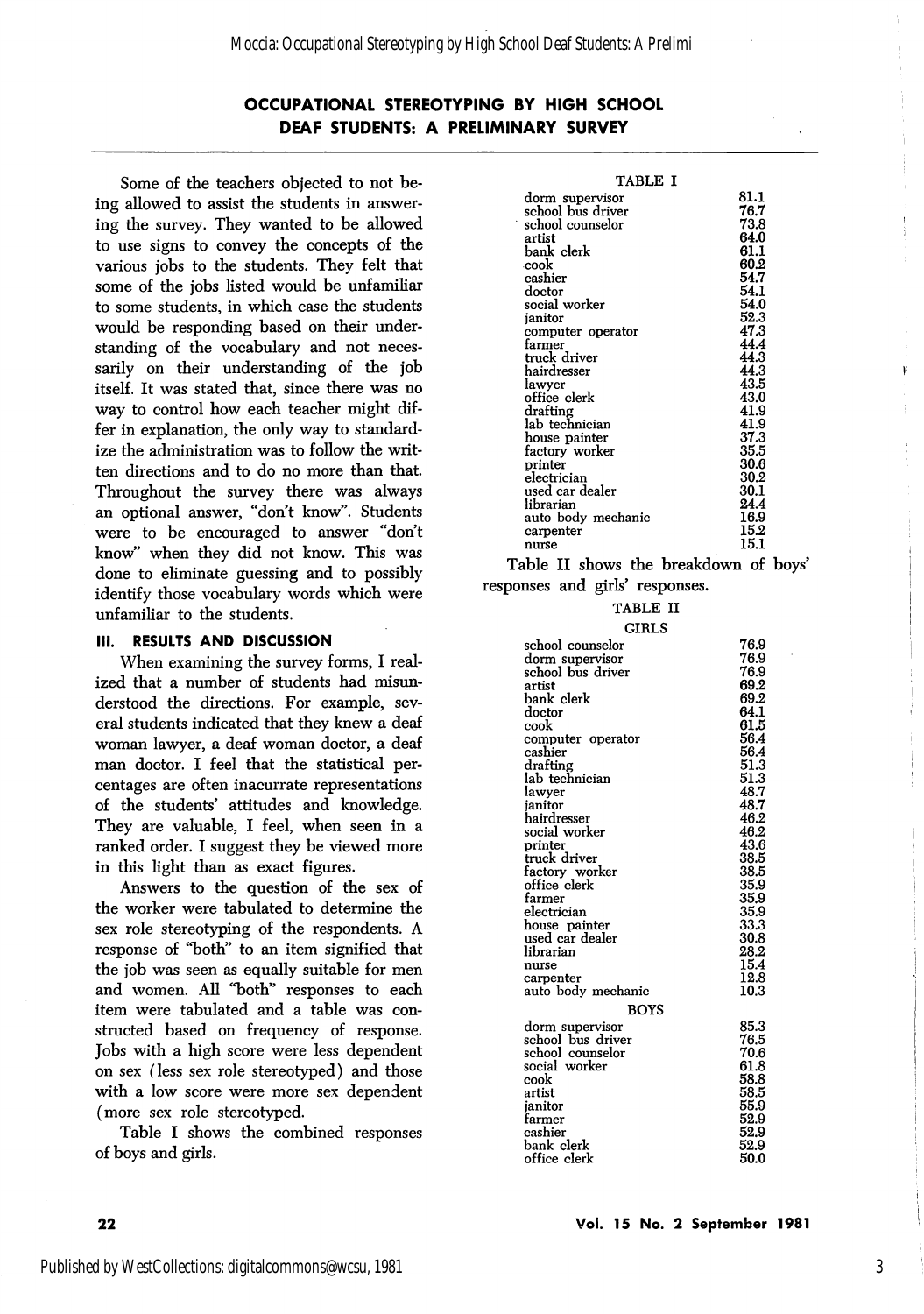| truck driver<br>doctor<br>house painter<br>hairdresser<br>lawver<br>computer operator<br>factory worker<br>lab technician<br>drafting<br>electrician<br>used car dealer<br>auto body mechanic<br>lihrarian<br>carpenter | 50.0<br>44.1<br>41.2<br>41.2<br>38.2<br>38.2<br>32.4<br>32.4<br>32.4<br>29.4<br>29.4<br>23.5<br>20.6<br>17.6<br>17.6 |
|-------------------------------------------------------------------------------------------------------------------------------------------------------------------------------------------------------------------------|----------------------------------------------------------------------------------------------------------------------|
| printer<br>nurse                                                                                                                                                                                                        | 14.7                                                                                                                 |
|                                                                                                                                                                                                                         |                                                                                                                      |

In Table II, the top three ranked jobs school counselor, dorm supervisor, and school bus driver (all school personnel) were the same for girls and boys. Seven of the top ten were the same in both lists. The rankings are quite similar with the following exceptions. The girls viewed doctor, compu ter operator, drafting, lawyer, and printer as significantly more able to be done by either sex than did the boys. Social worker, janitor, farmer, and house painter ranked higher by the boys than by the girls.

The number of "don't know" responses were also tabulated and ranked. It can be assumed that there may be some confusion about the nature of these jobs or the meaning of the vocabulary words themselves. Table III shows the list of "don't know" responses to the question of sex of the worker.

TABLE III

| אז החתטו             |      |
|----------------------|------|
| computer operator    | 30.7 |
| lab technician       | 29.2 |
| office clerk         | 27.4 |
| social worker        | 23.1 |
| ${\rm hair}$ dresser | 15.2 |
| cashier              | 14.9 |
| lawyer               | 13.8 |
| printer              | 12.7 |
| drafting             | 12.3 |
| used car dealer      | 12.1 |
| factory worker       | 11.2 |
| carpenter            | 10.8 |
| farmer               | 7.2  |
| school counselor     | 7.0  |
| bank clerk           | 7.0  |
| artist               | 6.8  |
| electrician          | 5.7  |
| librarian            | 5.5  |
| doctor               | 4.0  |
| auto body mechanic   | 2.8  |
|                      | 2.8  |
| nurse                | 2.6  |
| dorm supervisor      | 1.3  |
| truck driver         |      |
| house painter        | 1.3  |
| school bus driver    | 0.0  |
| cook                 | 0.0  |

The next set of responses, whether the job can be done by a hearing or deaf person, was tabulated in a similar way. All responses of "deaf" or "both" were counted and a table was constructed. High scores indicate a job that is not dependent on hearing (that deaf people can hold the job), low scores indicate attitudes that the job is highly dependent on hearing (that deaf people can not hold the job).

Table IV shows all responses.

Table V is a breakdown of boys' and girls' responses to the question of hearing or deafness.

#### TABLE V

| CIRLS              |      |
|--------------------|------|
| cook               | 89.8 |
| dorm supervisor    | 89.7 |
| drafting           | 82.1 |
| school counselor   | 79.5 |
| artist             | 76.9 |
| librarian          | 74.3 |
| house painter      | 71.8 |
| auto body mechanic | 71.8 |
| farmer             | 69.3 |
| ianitor            | 69.2 |
| printer            | 66.7 |
| carpenter          | 59.0 |
| computer operator  | 56.4 |
| electrician        | 51.3 |
| factory worker     | 48.8 |
| nurse              | 43.6 |
| social worker      | 41.1 |
| hairdresser        | 41.0 |
| lab technician     | 41.0 |
| used car dealer    | 30.8 |
| truck driver       | 30.8 |
|                    |      |

# Vol. 15 No. 2 September 1981 23

4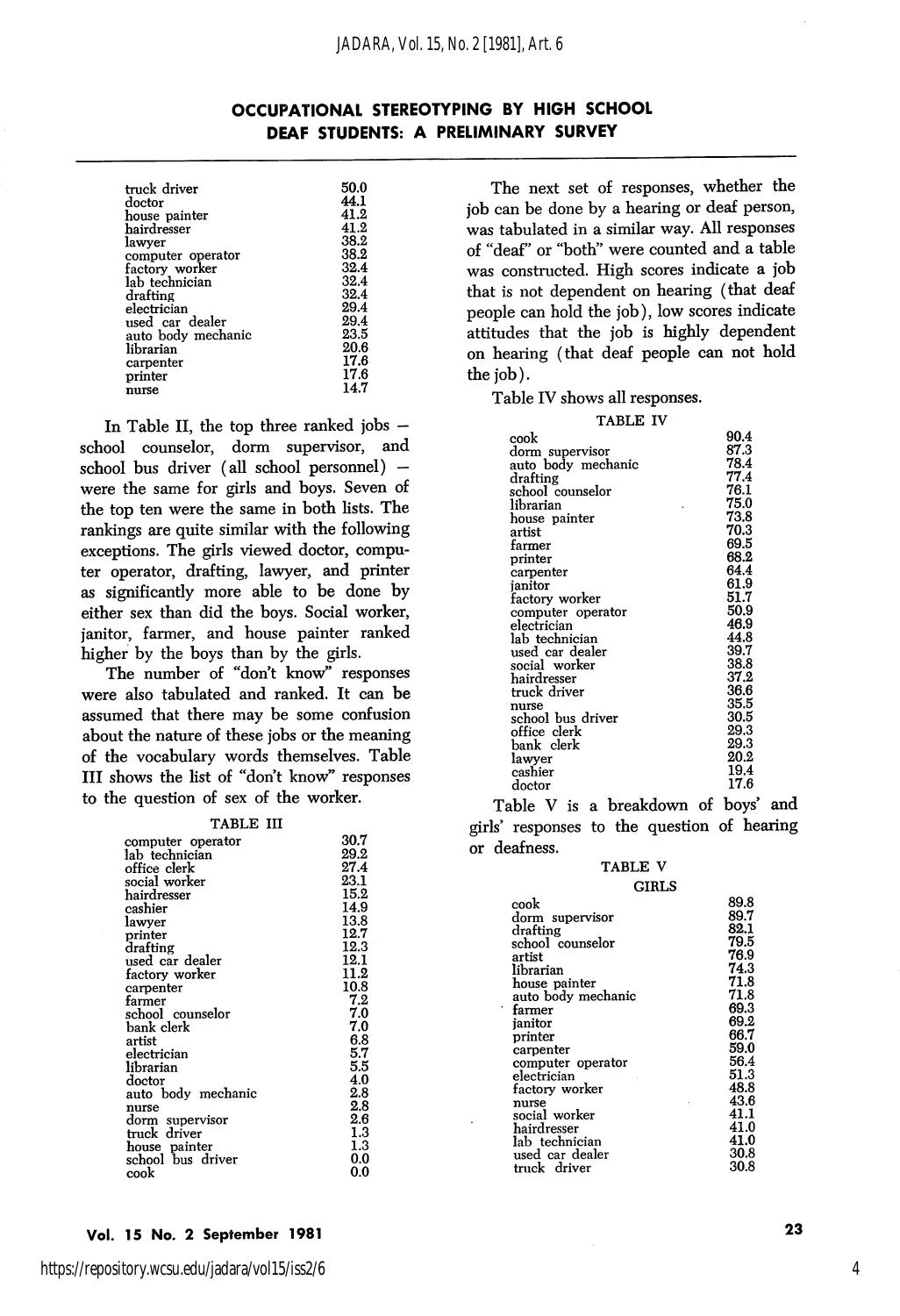| school bus driver<br>lawyer<br>bank clerk | 30.7<br>28.2<br>28.2 |
|-------------------------------------------|----------------------|
| office clerk                              | 28.2                 |
| doctor                                    | 23.1                 |
| cashier                                   | 20.5                 |
| <b>BOYS</b>                               |                      |
| cook                                      | 90.9                 |
| auto body mechanic                        | 84.9                 |
| dorm supervisor                           | 84.9                 |
| house painter                             | 75.8                 |
| school librarian                          | 75.7                 |
| school counselor                          | 72.7                 |
| drafting                                  | 72.7                 |
| farmer                                    | 69.7                 |
| printer                                   | 69.7                 |
| carpenter                                 | 69.7                 |
| artist                                    | 63.6                 |
| factory worker                            | 54.6                 |
| ianitor                                   | 54.5                 |
| lab technician                            | 48.5                 |
| computer operator                         | 45.4                 |
| electrician                               | 42.5                 |
| truck driver                              | 42.4                 |
| social worker                             | 36.4                 |
| hairdresser                               | 33.3                 |
| office clerk                              | 30.3                 |
| school bus driver<br>bank elerk           | 30.3                 |
|                                           | 30.3                 |
| nurse<br>used car dealer                  | 27.3                 |
| cashier                                   | 24.3                 |
| $_{\mathrm{doctor}}$                      | 18.2                 |
|                                           | 12.1                 |
| lawyer                                    | 12.1                 |

The girls' responses and the boys' res ponses were remarkably similar. Eleven in the top 12 appear on each list in Table V, although in different order. The bottom of the two lists (jobs less able to be done by a deaf person) are also very similar. Four of the top six jobs on Table IV are occupa tions connected to a school.

The third area of inquiry was the ques tion, "Do you know a deaf woman, a deaf man, or both who work at each job?" Posi tive responses were tabulated for each item and a table was constructed. Table VI shows the "yes" responses to the question.

| . .<br>٠<br>۰.<br>н | × |
|---------------------|---|
|---------------------|---|

| IADLL VI           |      |
|--------------------|------|
| dorm supervisor    | 92.8 |
| cook               | 91.5 |
| school counselor   | 87.5 |
| auto body mechanic | 86.2 |
| librarian          | 84.5 |
| printer            | 83.0 |
| drafting           | 81.8 |
| house painter      | 78.8 |
| artist             | 77.5 |
| farmer             | 67.7 |
| electrician        | 64.5 |
| carpenter          | 63.8 |
| janitor            | 59.2 |
| factory worker     | 57.0 |
| hairdresser        | 55.6 |
| school bus driver  | 54.7 |

| 52.6 |
|------|
| 52.2 |
| 52.0 |
| 50.9 |
| 50.4 |
| 49.9 |
| 47.0 |
| 44.1 |
| 42.6 |
| 42.6 |
| 41.6 |
| 37.5 |
|      |

A comparison was made between Table IV (deafness and hearing) and Table VI (role models). The lists are extremely simi lar. The top ten items of each list appear in the other top ten. The similarity continues to be the same throughout the whole list. A comparison of Table I (sex) and Table IV (deafness) shows that many professions and occupations are still seen as closed to hearing impaired individuals (e.g., doctor, lawyer, etc.) and conform to a disability stereotype while they may be not so stereotyped by sex (many traditionally male jobs were scored fairly high).

Respondents were also asked to list the occupations of their mother and father. Table VII is a list of jobs/employment of parents.

TABLE VII

| hospital        | manager             |
|-----------------|---------------------|
| veterinarian    | carpenter           |
| unemployed      | computer manager    |
| mines           | interpreter         |
| retired         | highway patrol      |
| welder          | city worker         |
| magician        | beautician          |
| teacher         | printing            |
| tool and die    | Hughes              |
| airlines        | teacher's aide      |
| housewife       | train               |
| babysitting     | grazing committee   |
| farmer          | Ken North           |
| salesman        | cook                |
| dorm supervisor | medical recorder    |
| painting        | Lab Bolander rental |
| nuclear plant   | PCC                 |
| Pepsi Co.       | executive           |
| AFB             | real estate         |
| bus driver      | cabinet maker       |
| truck driver    | IBM                 |
| secretary       | cleaners            |
| bakery          | airplane mechanic   |
| construction    | seamstress          |
| pharmacy        | police              |
| waitress        | maid                |
|                 |                     |

The jobs were listed in the terminology of the students. Often, there was no informa tion about the job itself, no job description. For this reason, no analysis was done on this item. One noteworthy fact is there was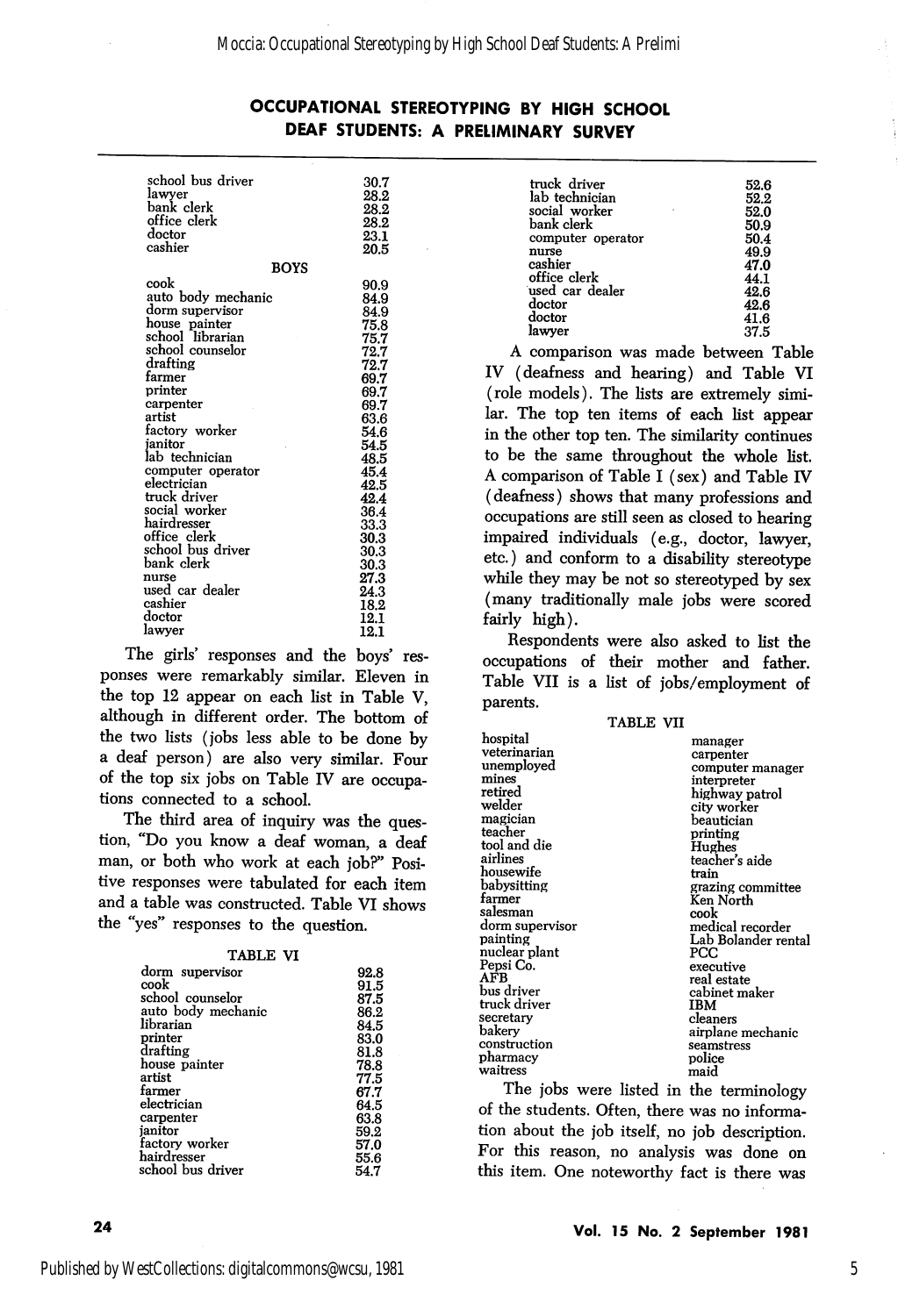a high rate of "don't know" or no response, while 10.9% did not know mother's employ ment and 12.3% did not know father's employment.

Students were also to list the kind of work they would like to do when they fin ished school. This question was often over looked. It was placed at the bottom of the last page and was easy to miss. The answers that were obtained were also not analyzed, but are listed in TABLE VIII.

#### TABLE VIII

food service drama in deaf junior high school welder, yardman, or college raihoad lawyer veterinarian firefighter detective computer computer operator writer model work with the deaf graphic arts artist media technology physical education carpenter IBM auto mechanic Navaho nation hospital NOTHING farmer truck driver no goal college doctor, engineer and admissions business like IBM engineering, photography or model fashions drafting basketball coach welding

This study reports an assumed effect of deaf role models on high school hearing impaired students. Knowing a deaf person working at a job may be directly related to considering the job appropriate for a deaf person, for oneself.

In order to expand the vista of occupa tions for deaf youth exposure to many deaf role motels should be encouraged. Schools should actively recruit deaf employees for jobs at all levels. Career educators and voca tional counselors should use a valuable re source in their communities — deaf workers. Deaf women and men working in the com munity, especially those involved in nontraditional occupations with respect to sex, deafness, or both, should be identified and made part of an ongoing career exploration program. Students can visit the workplace, learn about the job, and see other deaf peo ple being successful at the occupation. Deaf role models can be an invaluable part of the efforts to increase the possibilities for today's deaf youth.

#### APPENDIX

1. Age...<br>2. Male 2. Male or Female (circle one)<br>3. Are you deaf or hard or hearing (circle one) 4. When did you become deaf or hard of hearing?<br>at birth Yes No at birth Yes No<br>at a later age Yes No at a later age Yes No what ager\* 5. Is your mother deaf? Yes No 6. Is your father deaf? 7. Do you have any deaf brothers and sisters?<br>No No  $Yes$ 8. Mother's work 9. Father s work DIRECTIONS: Please read this list of different jobs. If you think *a woman can do the job*, circle Woman.<br>Teacher **Moman** Man Don't Know Teacher Woman Man Don't Know If you think a man can do the job, circle Man. Teacher Woman Man Don't Know If you think both women and men can do the job, circle Woman and Man. Man Don't Know If you don't know, circle Don't Know.<br>Teacher Moman Man Don't Know<br>Don't Know Office clerk Woman Man<br>Doctor Woman Man Doctor Woman Man Don't Know<br>Librarian Woman Man Don't Know Don't Know Auto body , mechanic Woman Man<br>Cook Woman Man nicook Woman Man Don't Know<br>Cook Woman Man Don't Know Woman Man Don't Know<br>Woman Man Don't Know School bus driver Woman Man<br>Farmer Woman Man Exangle of the Woman Man Don't Know<br>Farmer Woman Man Don't Know<br>Nurse Woman Man Don't Know Woman Man Don't Know<br>Woman Man Don't Know Social worker Woman Man Don^tKnow Woman Man Don't Know<br>Woman Man Don't Know Used car dealer Woman Man Don't Know<br>School counselor Woman Man Don't Know School counselor Woman Man Don't Know<br>Computer operator Woman Man Don't Know Computer operator Woman Man<br>Cashier Woman Man Cashier Woman Man Don't Know<br>Printer Woman Man Don't Know Woman Man Don't Know<br>Woman Man Don't Know House painter Woman Man Don't Know<br>Dorm supervisor Woman Man Don't Know Dorm supervisor Woman Man<br>Artist Woman Man Artist Woman Man Don't Know Lawyer Moman Man Don't-Know<br>Lawyer - Woman Man Don't-Know Janitor Woman Man Don't Know Woman Man Don't Know<br>Woman Man Don't Know Lab technician Woman Man<br>Carpenter Woman Man Woman Man Don't Know<br>Woman Man Don't Know Bank clerk Woman Man Don^t Know Truck driver Woman Man DonTKnow Factory worker Woman Man Don't Know DIRECTIONS:

Please read this list of different jobs.

If you think a hearing person can do the job, circle<br>Hearing. <br>*Maxwell* Dea<sup>f</sup> Don't Know.

| Teacher                                                            | Hearing | Deaf | Don't Know |
|--------------------------------------------------------------------|---------|------|------------|
| If you think a deaf person can do the job, circle Deaf.<br>Teacher | Hearing | Deaf | Don't Know |

# Vol. 15 No. 2 September 1981 <sup>25</sup>